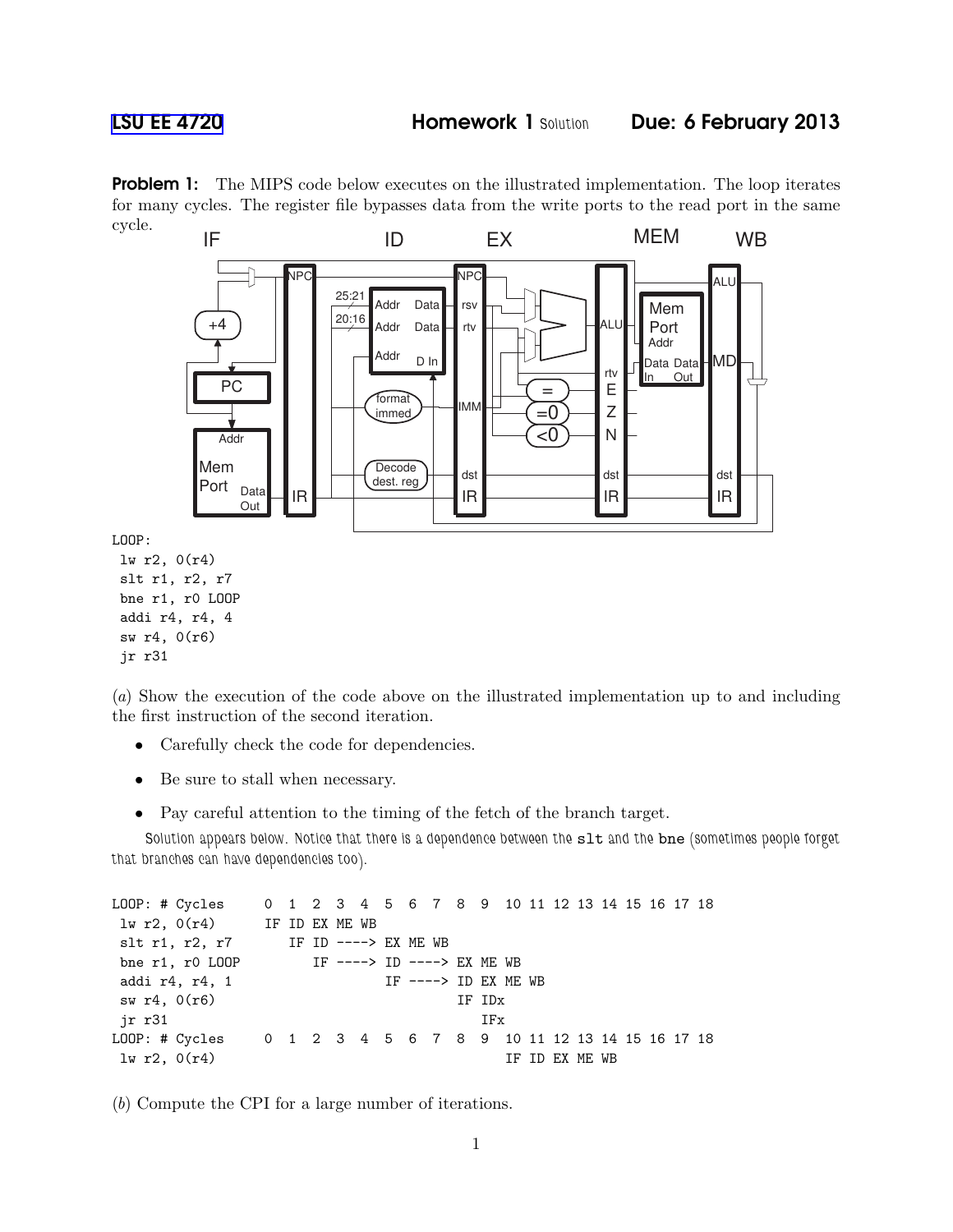Recall that we define an iteration to start when the first instruction is in IF. In the execution above the first iteration starts in cycle 0 and the second iteration starts in cycle 10, and so an iteration takes 10 cycles. There are four instructions in an iteration, so the CPI is  $\frac{10}{4} = 2.5 \text{ CPI}.$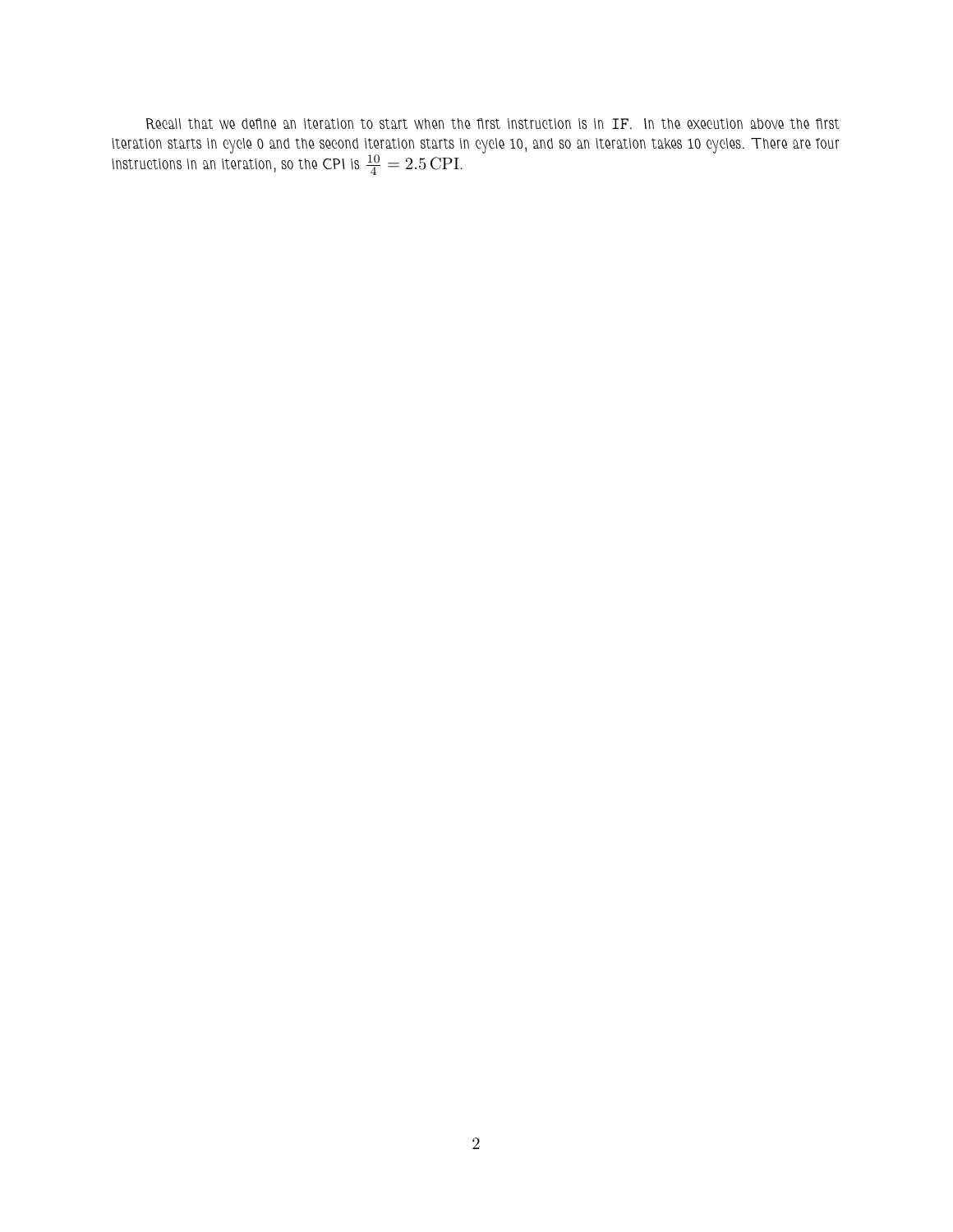**Problem 2:** The code fragment below is the same as the one used in the last problem, but the implementation is different (most would say better).



LOOP:

```
lw r2, 0(r4)
slt r1, r2, r7
bne r1, r0 LOOP
addi r4, r4, 4
sw r4, 0(r6)
jr r31
```
(*a*) Show the execution of the code on this new implementation.

• There will still be stalls due to dependencies, though fewer than before.

Solution appears below. Notice that fewer stalls are eliminated than one might have hoped because the load value is available later in the pipeline and because there are no bypasses for the branch.

# SOLUTION LOOP: # Cycles 0 1 2 3 4 5 6 7 8 9 10 11 12 13 14 15 16 17 18 lw r2, 0(r4) IF ID EX ME WB slt r1, r2, r7 IF ID -> EX ME WB bne r1, r0 LOOP IF -> ID ----> EX ME WB addi r4, r4, 1 IF ----> ID EX ME WB LOOP: # Cycles 0 1 2 3 4 5 6 7 8 9 10 11 12 13 14 15 16 17 18  $\ln$  r2,  $0(r4)$  IF ID EX ME WB

(*b*) Compute the CPI for a large number of iterations. The iteration time is now 7 cycles, and so the CPI is  $\frac{7}{4} = 1.75 \, \text{CPI}.$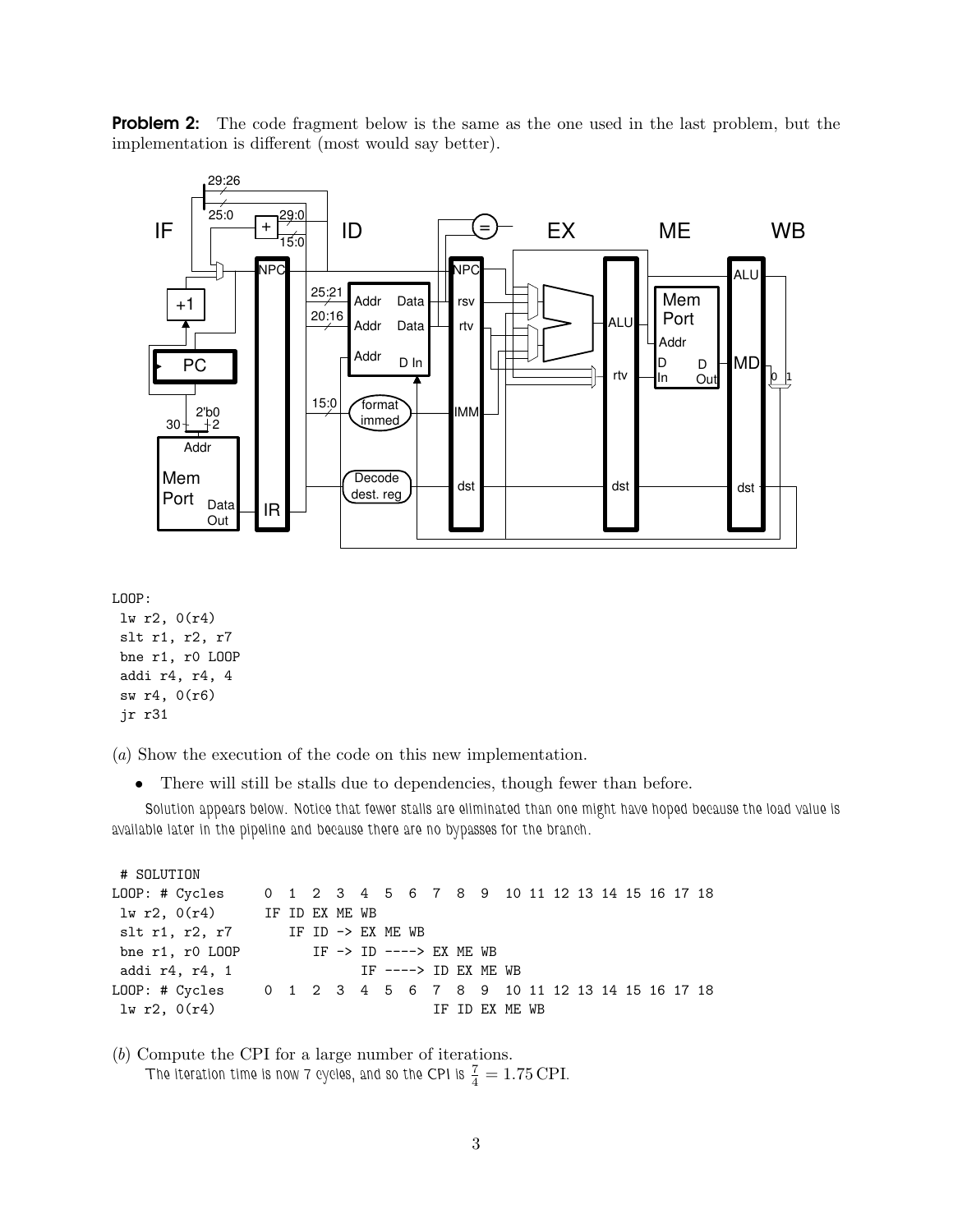**Problem 3:** Consider once again the code fragment from the previous two problems, and the implementation from the previous problem. In this problem consider a MIPS implementation that executes a blt instruction, an instruction that is not part of MIPS. With such an instruction the code fragment from the previous problems can be shortened, and one would hope that the code would take less time to run. In this problem rather than hope we'll figure it out.



(*a*) Add the additional datapath (non-control) hardware needed to execute blt. *Hint: Just add one unit and a few wires.*

Solution appears above in green, where in the ID stage a less-than comparison unit was added above the equality unit.

(*b*) Show the execution of the code on the illustrated implementation up until the second fetch of lw.

Solution appears below. It looks like we saved two cycles by eliminating the slt and the stall it suffered.

```
# SOLUTION
LOOP: # Cycles 0 1 2 3 4 5 6 7 8 9 10 11 12 13 14 15 16 17 18
lw r2, O(r4) IF ID EX ME WB
blt r2, r7 LOOP IF ID ----> EX ME WB
addi r4, r4, 4 IF ----> ID EX ME WB
LOOP: # Cycles 0 1 2 3 4 5 6 7 8 9 10 11 12 13 14 15 16 17 18
\frac{1}{\sqrt{2}}, 0(r4) IF ID EX ME WB
sw r4, 0(r6)
jr r31
```
(*c*) As we discussed in class, doing a magnitude comparison in ID might stretch the critical path, forcing a reduction in clock frequency. Suppose the clock frequency without blt is 1 GHz. At